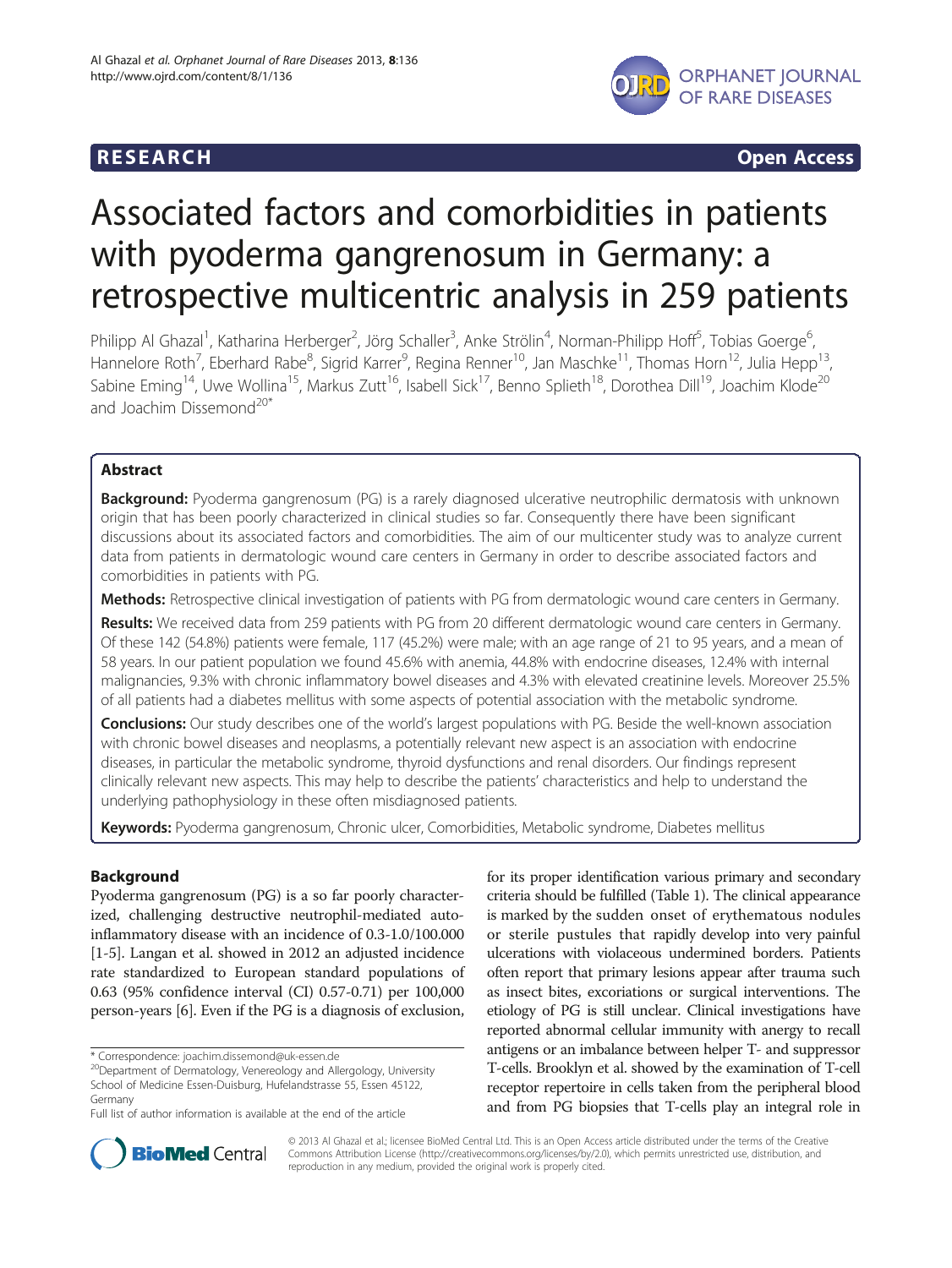#### <span id="page-1-0"></span>Table 1 Modified diagnostic criteria for PG [\[1](#page-7-0)[,18-23\]](#page-8-0)

| Primary sterile pustule or ulcer with livid, undermined wound-border [1,14,15,18-21]<br>I. main criteria |                                                                                                                                                                                                                              |  |  |  |  |
|----------------------------------------------------------------------------------------------------------|------------------------------------------------------------------------------------------------------------------------------------------------------------------------------------------------------------------------------|--|--|--|--|
|                                                                                                          | Exclusion of other relevant differential diagnoses like chronic venous/arterial leg ulcer, pyodermatitis, vasculitis [1,14,15,18-20]                                                                                         |  |  |  |  |
|                                                                                                          | <b>II. additional criteria</b> Histology of the wound-border: neutrophilic infiltration of the dermis with signs of vasculitis and accumulation of<br>immunglobulins and/or complement factors beside the vessels [14,15,20] |  |  |  |  |
|                                                                                                          | Existence of relevant, associated concomitant diseases like chronic inflammatory bowel diseases, arthropathies, haematological<br>disorders, neoplasia, endocrine dysfunctions, metabolic syndrome [14,15]                   |  |  |  |  |
|                                                                                                          | Response to a systemic immunosuppressive therapy or no response to a conventional ulcer-therapy [15,20]                                                                                                                      |  |  |  |  |
|                                                                                                          | Triggering of a PG by pathergy-phenomenon [14,15,20]                                                                                                                                                                         |  |  |  |  |
|                                                                                                          | Extremely painful ulcer (VAS $>$ 4 points) [14,15]                                                                                                                                                                           |  |  |  |  |
|                                                                                                          |                                                                                                                                                                                                                              |  |  |  |  |

the development of PG and suggested that T-cells are trafficking to the skin under the influence of an antigenic stimulus [[7](#page-8-0)]. An impairment of integrin effects on neutrophilic granulocytes, abnormal granulocyte tracking and monoclonal gammopathy involving IgA, IgG and IgM in up to 15% of patients has been discussed [[8,9](#page-8-0)]. A currently investigated new aspect is the prolinerich, glutamic acid-rich, serine-rich and threonine-rich (PEST) family of protein tyrosine phosphatases as a critical regulator of cell adhesion and migration. The PSTPIP1 is a cytoskeleton-associated adaptor protein that links PEST-type phosphatases to their substrates. This pathway seems to be involved in diseases related to PG such as chronic inflammatory bowel disease and aseptic abscess syndrome [\[10,11\]](#page-8-0). Some case-reports about an autosomal dominant, auto-inflammatory disease, known as PAPA-syndrome (pyogenic arthritis, PG and acne) showed an association to mutations in the PSTPIP1/CD2BP1 gene on chromosome 15q. These mutations cause a hyper-phosphorylated PSTPIP1 protein and alter its participation in activation of the inflammasome with elevated interleukin-1 beta (IL-1β) release [[12,13](#page-8-0)]. Demidowich et al. also investigated and confirmed these results by the analysis of five patients with PAPA syndrome and showed that mutations in PSTPIP1 are incompletely penetrant and variably expressed and neutrophil granule proteins were markedly elevated ex vivo and in the plasma [[14](#page-8-0)]. The symptoms pyoderma gangrenosum, acne, and suppurative hidradenitis are summarized in the acronyme PASH syndrome as a new entity in the spectrum of autoimmunolatory syndromes. PASH syndrome is similar to PAPA syndrome but it differs in lacking the associated pyogenic arthritis. Mutations in the PSTPIP1 gens were excluded so far [[15,16\]](#page-8-0). But in a currently published case report a p.E277D missense mutation of the PSTPIP1 gene was described as PAPASH syndrome [[17](#page-8-0)].

All these findings lead to a new effective targeted treatment with recombinant interleukin (IL)-1β receptor antagonists beside the already proven therapy with TNF- $\alpha$  inhibitors for blocking the key molecule of the inflammatory response [\[11](#page-8-0)].

Current knowledge about the pathogenesis of PG, as well as potential comorbidities is very limited and based on case series reports and results from studies with up to only 103 patients. Based on this information, some current textbooks report an association with internal diseases such as chronic inflammatory bowel disease, hematological disorders, neoplasia or other autoimmune diseases such as rheumatoid arthritis in up to 80% of patients [\[24](#page-8-0)]. The underlying original data are very heterogenous [[1](#page-7-0)-[3](#page-7-0)]. Therefore the aim of our multicenter study was to analyze current data from patients in dermatologic wound care centers in Germany in order to characterize associated factors and comorbidities in patients with PG.

#### Material and methods

# Patients

This study was performed in compliance with the Helsinki Declaration by following ethical principles for medical research involving human subjects, including research on identifiable human material and data. After systematic literature analysis we developed a questionnaire and beginning in August 2010 advertised and recruited participation for this study among members of the working group for wound-healing (Arbeitsgemeinschaft Wundheilung, AGW) of the German Dermatology Society (Deutsche Dermatologische Gesellschaft, DDG). Data up to February 2011 were included in this analysis of patients with a diagnosed PG from 20 specialized dermatologic wound care centers in Germany. Positive written consent was obtained from each subject who participated in the study. The inclusion criteria for the patients in this investigation were the modified main and additional diagnostic criteria for PG as given in Table 1. After excluding clinically relevant differentials, the diagnosis has to be based in the centers on the patient medical history, histologic analysis of a biopsy sample, confirmation of the typical clinical appearance of PG lesions with a violaceous undermined border and the lack of response to conventional woundtherapy. The diagnoses were confirmed by selected experts from Essen (n = 49), Hamburg (n = 44), Duisburg (n = 29), Tübingen (n = 23), Düsseldorf (n = 20), Münster (n = 13),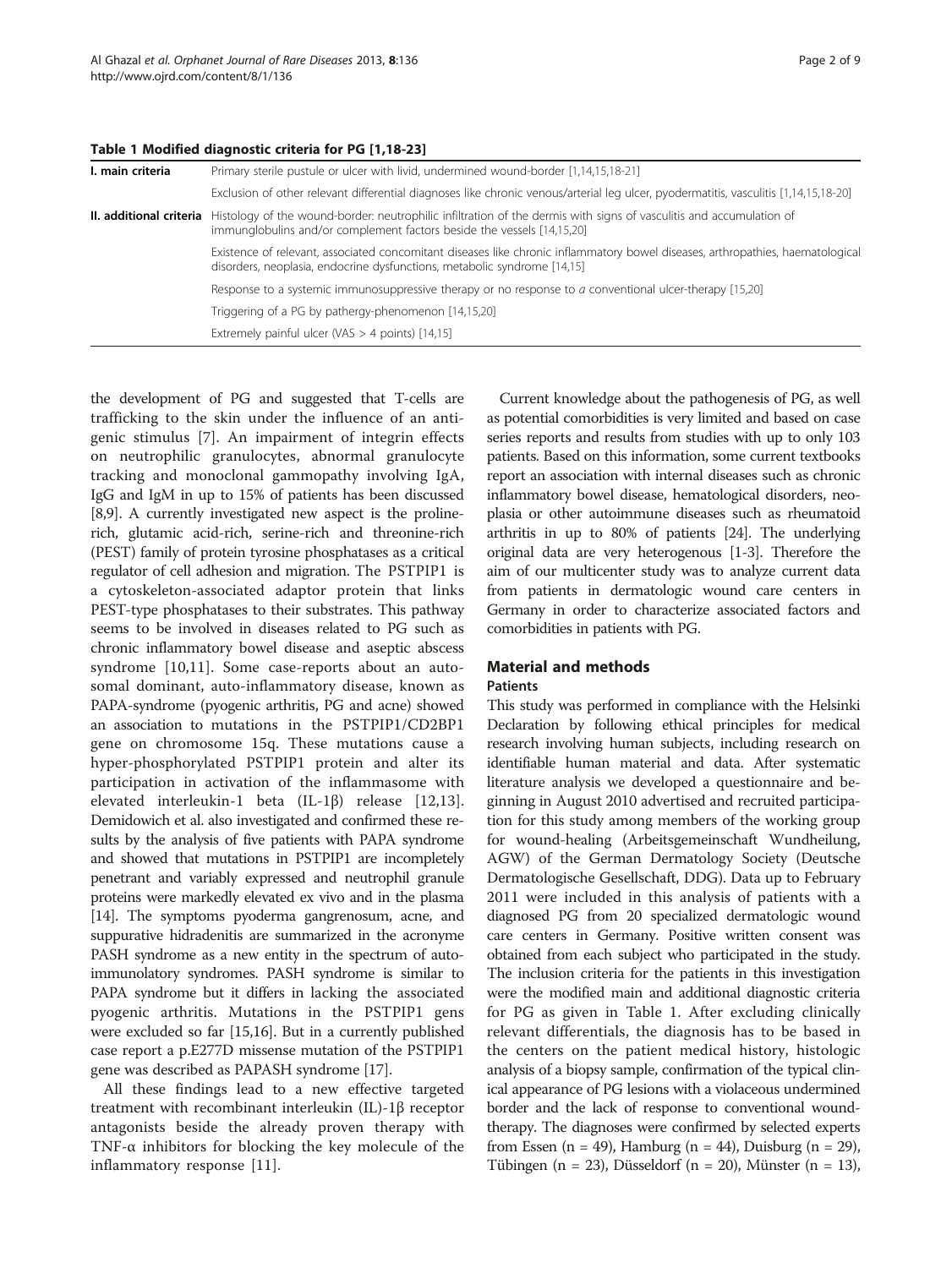Jena (n = 12), Bonn (n = 10), Regensburg (n = 9), Leipzig  $(n = 9)$ , Goerlitz  $(n = 7)$ , Krefeld  $(n = 6)$ , Ulm  $(n = 5)$ , Cologne (n = 5), Dresden (n = 5), Göttingen (n = 5), Munich (n = 3), Alzenau (n = 3) and Lüdenscheid (n = 2) according to the best available diagnostic criteria. These diagnostic criteria are based on main criteria: presence of a primary sterile pustule or ulcer with livid, undermined wound-border, the exclusion of other differential diagnoses and at least one additional criterion (Table [1\)](#page-1-0). Further studies will follow to validate and verify the clinical use of these proposed diagnostic criteria.

# Associated factors and comorbidities

According to the clinical records, concomitant diseases were classified in this questionnaire as gastrointestinal, rheumatoid, hematologic, or endocrine disease, as well as infectious disease, neoplasia, underlying immune deficiency and obesity. Obesity was defined as body mass index (BMI) >30.0  $\text{kg/m}^2$ . Pathologic serologic results and autoantibody detection were also recorded. Moreover, we collected demographic data such as gender, age, trigger factors and pain. Pain was measured by using a visual analogue scale (VAS) which ranged from 0 (no pain) to 10 (most severe pain imaginable).

# Statistical analysis

All data were recorded for each patient in an electronic table and statistically analyzed with the program Excel® from Microsoft® Office 2011.

# Results

# Patients

We received clinical data from 259 patients with PG from 20 different dermatologic wound care centers in Germany. Of these patients 142 (54.8%) were female, 117 (45.2%)

were male. The age range for initial manifestation of PG was 21 to 95 years with a mean of 58 years. The average age of women was 60 years and that for men 54 years (Figure 1).

# **Trigger**

In 111 (42.8%) patients the onset of PG followed minor trauma or surgical intervention which was defined as a trigger. In 148 (57.2%) patients PG developed spontaneously without a relevant identified trigger.

# Pain

In this study patients described pain with a minimum of 2 points and a maximum of 10; the average score of the VAS scale was 6.2 when patients presented to the dermatologic wound care centers.

# Comorbidities

The comorbidities found in this study in patients with PG are summarized in Table [2.](#page-3-0) As a main finding of this investigation there is a potential association between endocrine diseases and the onset of PG. Diabetes mellitus was found in 25.5% of patients and thyroid disorders in 11.2%. As expected, inflammatory parameters were elevated in a large number of cases. Table [3](#page-4-0) shows the comparison of our study data with the prevalence in median age groups of the several possible associated comorbidities.

# **Discussion**

In the last few years there is increasing evidence that PG is not merely an isolated skin disease but instead may be a cutaneous manifestation of a generalized inflammatory reaction, which is associated with other internal diseases. It has been discussed that, due to a chronic systemic Th1-mediated inflammatory reaction, there is an increased

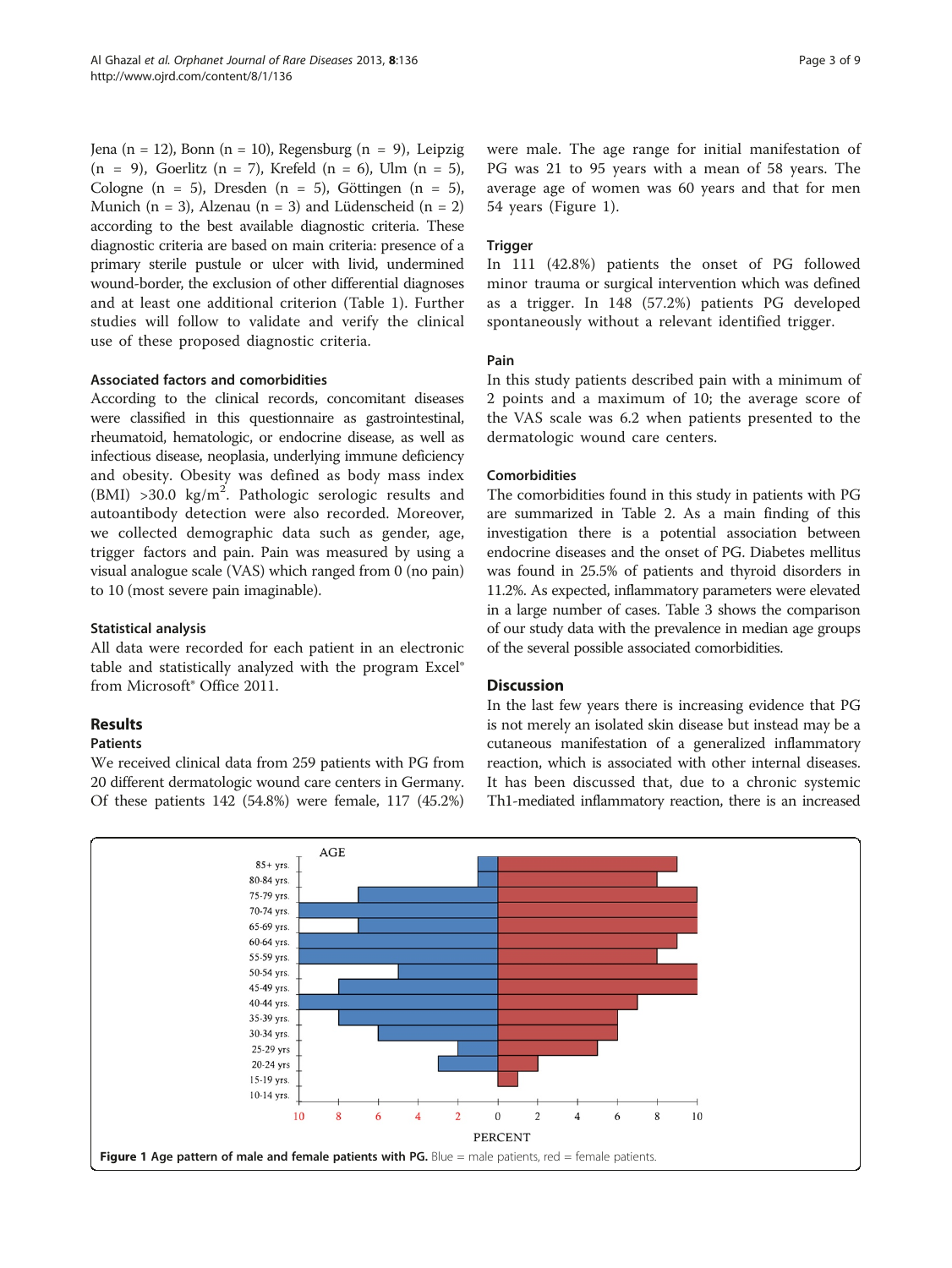<span id="page-3-0"></span>

| Table 2 Comorbidities and pathologic serologic |  |  |
|------------------------------------------------|--|--|
| parameters in 259 patients with PG             |  |  |

|                                  | Patients<br>(absolute) | Patients (relative in%) |
|----------------------------------|------------------------|-------------------------|
| <b>Gastrointestinal diseases</b> | 66                     | 22.5 (overall)          |
| Chronic active hepatitis         | 11                     | 16.7                    |
| Ulcerative colitis               | 17                     | 25.8                    |
| Crohn's disease                  | 7                      | 10.6                    |
| Diverticulosis                   | 9                      | 13.6                    |
| Gastric disorders                | 13                     | 19.7                    |
| Gastric/duodenal ulcer           | 4                      | 6.0                     |
| Gastrointestinal polyps          | 2                      | 3.0                     |
| Steatohepatitis                  | 1                      | 1.5                     |
| Others                           | 2                      | 3.0                     |
| Arthropathy                      | 48                     | 18.5 (overall)          |
| Rheumatoid arthritis             | 24                     | 50.0                    |
| a) seropositive                  | 21                     | 43.8                    |
| b) seronegative                  | 3                      | 6.3                     |
| Arthrosis                        | 17                     | 25.8                    |
| Ankylosing spondylitis           | 2                      | 4.1                     |
| Psoriasis arthropathy            | 3                      | 6.3                     |
| Osteoporosis                     | 2                      | 4.1                     |
| Haematological diseases          | 10                     | 3.9 (overall)           |
| Leukemia                         | 3                      | 30.0                    |
| a) AML                           | 1                      | 10.0                    |
| b) CML                           | 2                      | 20.0                    |
| Lymphoma (T-cell)                | 2                      | 20.0                    |
| Multiple myeloma                 | 2                      | 20.0                    |
| Macroglobulinemia                | 3                      | 30.0                    |
| Neoplasia                        | 22                     | 8.5 (overall)           |
| Breast cancer                    | 6                      | 27.3                    |
| Lung cancer                      | 3                      | 13.6                    |
| Prostate cancer                  | 3                      | 13.6                    |
| Malignant melanoma               | 3                      | 13.6                    |
| Hepatocellular carcinoma         | $\overline{c}$         | 9.1                     |
| Ovarian cancer                   | 2                      | 9.1                     |
| Colorectal cancer                | 1                      | 4.5                     |
| Laryngeal cancer                 | 1                      | 4.5                     |
| Glioblastoma                     | 1                      | 4.5                     |
| <b>Endocrine disorders</b>       | 95                     | 36.7 (overall)          |
| Diabetes mellitus                | 66                     | 69.5                    |
| a) type II                       | 60                     | 63.2                    |
| b) type I                        | 6                      | 6.3                     |
| Thyroid disease                  | 29                     | 30.5                    |
| Hyperthyroidism                  | 9                      | 9.5                     |
| Hypothyroidism                   | 18                     | 19.0                    |
| Hashimoto's thyroiditis          | 2                      | 2.1                     |

Table 2 Comorbidities and pathologic serologic parameters in 259 patients with PG (Continued)

| Serological parameters  | 181 | 69.9 (overall) |
|-------------------------|-----|----------------|
| Anemia                  | 118 | 65.2           |
| Microcytic anaemia      | 28  | 15.5           |
| Auto-antibodies         | 45  | 24.9           |
| Anti-nuclear antibodies | 30  | 16.6           |
| C-reactive protein      | 181 | 100            |
| Leukocytosis            | 117 | 646            |
| Flevated creatinine     | 52  | 28.7           |
| Renal failure           | 11  | 6.1            |

incidence of metabolic syndrome [\[18,19](#page-8-0)]. Especially in obese patients the systemic inflammation with serological findings of increased pro-inflammatory cytokines such as TNF-α and L-6 leads to TNF-α-induced insulin resistance and subsequently to a pre-diabetic state. The patients suffer also from artherosclerosis and increased incidence of cardiovascular events [[18](#page-8-0)]. In psoriasis there has been a paradigm shift away from viewing the disorder as a purely cutaneous disease to a systemic "immune-mediated inflammatory disease" (IMID). This group of diseases, which is also referred to as TRECID (TNF-α related chronic inflammatory diseases), includes psoriasis as well as Crohn's disease, rheumatoid arthritis, and in current discussions maybe also PG [\[25](#page-8-0)]. All of these diseases involve a chronic systemic inflammatory reaction and respond clinically to TNF-α-antibodies.

The underlying data for current textbook chapters about PG are case report series and very few scientific studies with small numbers of patients [\[1](#page-7-0)-[3](#page-7-0)[,18](#page-8-0)-[21,26-28](#page-8-0)]. In a single center investigation from Germany, data from 44 patients with PG were analyzed [[1\]](#page-7-0). The authors reported an association between the onset of PG and autoimmune disease such as ulcerative colitis or Crohn's disease in 6.8%  $(n = 3)$ , and rheumatoid arthritis in 11.4%, while 20.4% had a malignant internal neoplasia. Two other clinical studies were published in 1985 and 2000 and included 86 patients [[2,3](#page-7-0)]. Powell et al. performed a retrospective analysis of patients at two dermatologic centers in the United States (Table [4](#page-5-0)). They found 52.3% of all patients had a potentially associated systemic disease; 32.5% had an autoimmune disorder, 11.6% had ulcerative colitis, 9.3% patients had Crohn's disease, and 11.6% patients had rheumatoid arthritis. Neoplasms were reported in 15.1% of patients and included monoclonal gammopathy, myelodysplasia, Hodgkin's lymphoma, POEMS syndrome and IgA-myeloma. In this study numerous other factors such as infectious gastrointestinal diseases, cutaneous inflammation, and rare coagulation disorders were also examined. One single center, retrospective study from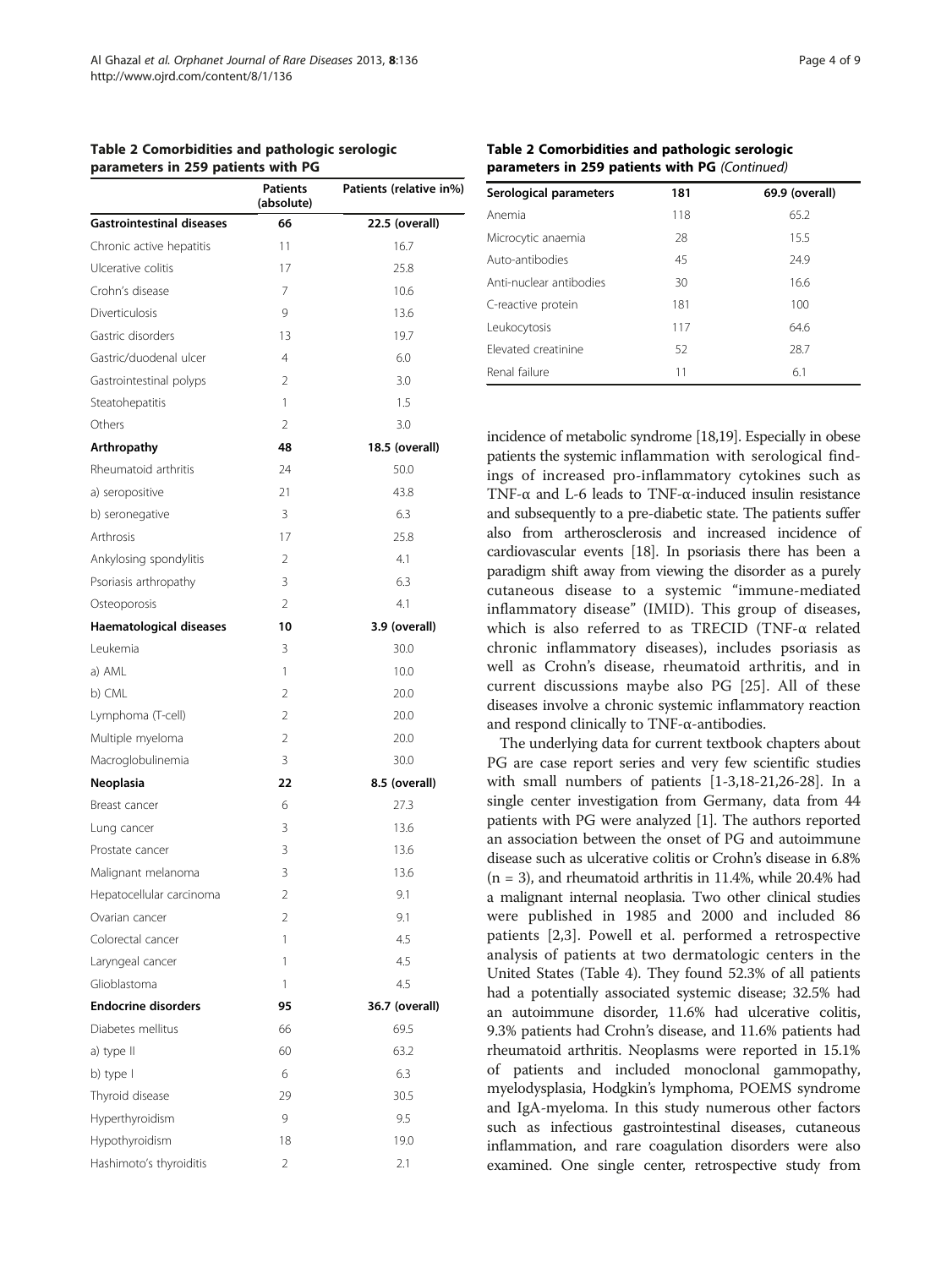|                                     | Our data                         | Prevalence in median age group                      |
|-------------------------------------|----------------------------------|-----------------------------------------------------|
| Sex (m:f)                           | 117:142; 55% female              | prevalence for PG: 0.3-1.0/100.000                  |
|                                     | (Germany: 1000:1040; 51% female) |                                                     |
| Age (mean)                          | 21-94 years (57.3 years)         |                                                     |
|                                     | (Germany, 2010: 44.3 years)      |                                                     |
| Associated inflammatory disorders   |                                  |                                                     |
| Arthrosis, non rheumatoid arthritis | 17 (6.6%)                        | female (45–65 years): 33%                           |
|                                     |                                  | male: (45-65 years): 25%                            |
| Rheumatoid arthritis                | 24 (9.3%)                        | female (45-64 years): 8.6%                          |
|                                     |                                  | male (45-64 years): 5%                              |
|                                     |                                  | overall: 0.5-0.8%                                   |
| Chronic inflammatory bowel disease  | Overall: 24 (9.3%)               | Crohn's disease:                                    |
|                                     | Crohn's disease:                 | 120-200/100.000                                     |
|                                     | 7(2.7%)                          | Ulcerative colitis:                                 |
|                                     | Ulcerative colitis: 17 (6.6%)    | 160-250/100.000                                     |
| <b>Endocrine disorders</b>          |                                  |                                                     |
| Thyroid disease                     | 29 (11.2%)                       | overall: 5.5%                                       |
|                                     |                                  | female: 8.9%                                        |
|                                     |                                  | male: 1.8%                                          |
| Diabetes mellitus                   | 66 (25.5%)                       | international overall (20-79 years): 12%            |
|                                     |                                  | German overall: 8.9%                                |
| Neoplasia                           | 32 (12.4%)                       | overall: 5-yr.-prevalence: 1.6%                     |
|                                     |                                  | 10-yr.-prevalence: 2.4%                             |
| Solid neoplasms (overall)           | 22 (8.5%)                        |                                                     |
| Breast cancer                       | 6(2.3%)                          | female (50-59 years): 1-year-prevalence: 0.2%       |
| Lung cancer                         | 3(1.6%)                          | female: 50-59 years: 1-year-prevalence: 0.04%       |
|                                     |                                  | male: 50-59 years: 1-year-prevalence: 0.07%         |
| Prostate cancer                     | 3(1.6%)                          | male overall: 1-year-prevalence: 0.1%               |
|                                     |                                  | male (60-69 years): 1-year- prevalence: 0.5%        |
| Melanoma                            | 3(1.6%)                          | female (50-59 years): 1-year.-prevalence: 0.03%     |
|                                     |                                  | male (50-59 years): 1-year life-prevalence: 0.02%   |
| Hepatocellular carcinoma            | $2(0.8\%)$                       | overall: 7-8/100.000                                |
| Ovarian cancer                      | $2(0.8\%)$                       | female (50-59 years): 1-year life-prevalence: 0.03% |
| Colon cancer                        | $1(0.4\%)$                       | female (50-59 years): 1-year.-prevalence: 0.1%      |
|                                     |                                  | male (50-59 years): 1-year-prevalence:              |
| Laryngeal cancer                    | $1(0.4\%)$                       | female: 1-year-prevalence: <0.01%                   |
|                                     |                                  | male: 1-year-prevalence: <0.1%                      |
| Glioblastoma multiforme             | $1(0.4\%)$                       | n.a.                                                |
| Hematologic/hematopoetic neoplasia  |                                  | Leukemia, female:1-year-prevalence: 0.01%           |
| AML                                 | $1(0.4\%)$                       |                                                     |
| <b>CML</b>                          | $2(0.8\%)$                       | Leukemia, male:                                     |
| Other                               | 7 (2.8%)                         | 1-year-prevalence: 0.01%                            |

# <span id="page-4-0"></span>Table 3 Comparison of study data with prevalence in median age group according to current data from Germany

1985 reported that 77.9% of patients had associated systemic disease. Arthritis was diagnosed in 37%, chronic inflammatory bowel disease in 36% and neoplasia, including monoclonal gammopathy and polycythemia vera in 17% of all patients. Endocrine disorders like diabetes mellitus were reported in only 2% of the patients.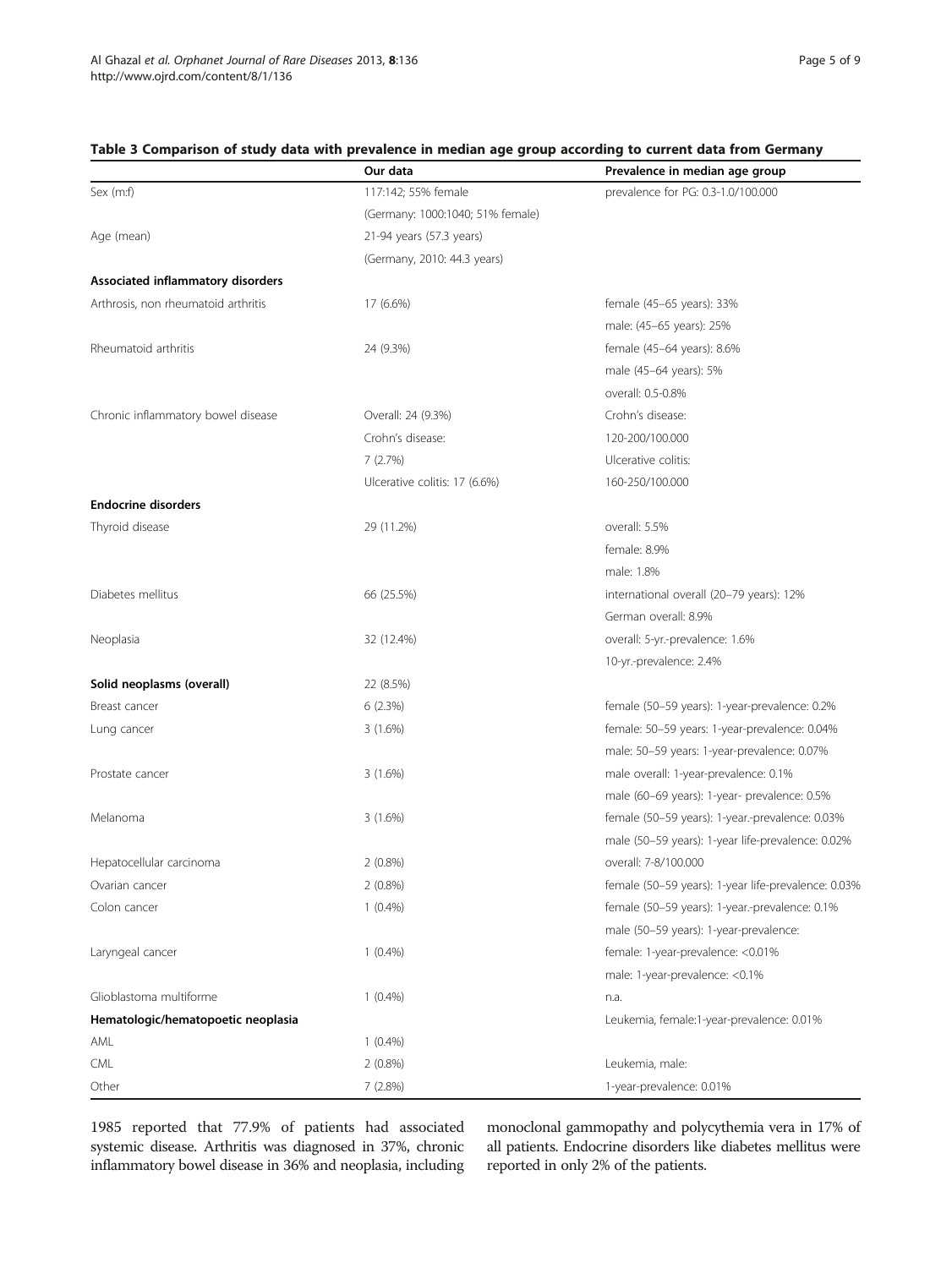|                                                      | Powell et al.<br>(1985)    | von den Driesch<br>(1997)    | Bennett et al.<br>(2000)           | Al Ghazal et al.<br>(2011)   | Binus et al.<br>(2011)      | Our data                          |
|------------------------------------------------------|----------------------------|------------------------------|------------------------------------|------------------------------|-----------------------------|-----------------------------------|
| Patients                                             | 86                         | 44                           | 86                                 | 49                           | 103                         | 259                               |
| Sex (m:w)                                            | 1:1                        | 1:2.1                        | 1:1.3                              | 1:1.5                        | 1:3.1                       | 1:1.2                             |
| Age (mean)                                           | 7-71 yrs.                  | 11-80 yrs.                   | 2-83 yrs.                          | 22-95 yrs.                   | 22-88 yrs.                  | 21-94 yrs.                        |
|                                                      | (n.r.)                     | $(50.3 \text{ yrs.})$        | $(48.4 \text{ yrs.})$              | (59.7 yrs.)                  | $(51.6 \text{ yrs.})$       | $(57.3 \text{ yrs.})$             |
| Pathogenesis - trauma/surgery                        | 23 (27%)                   | 17 (39%)                     | n.r.                               | 16 (33%)                     | 32 (31.1%)                  | 111 (42.8%)                       |
| Inflammatory disorders                               |                            |                              |                                    |                              |                             |                                   |
| Arthrosis, non rheumatoid<br>arthritis               | 28 (33%)                   | n.r.                         | 10 (12%)                           | 1(2%)                        | 20 (19.4%)                  | 17 (6.6%)                         |
| Rheumatoid arthritis                                 | n.r.                       | 5 (11%)                      | n.r.                               | 3(6%)                        | 10 (9.7%)                   | 24 (9.3%)                         |
| chronic inflammatory                                 | 31 (36%)                   | 6 (14%)                      | 18 (21%)                           | 3(6%)                        | 35 (34%)                    | 24 (9.3%)                         |
| bowel disease                                        | Crohn: 14 (16%)            | Crohn: 3 (7%)                | Crohn: 8 (9%)                      | Crohn: 1 (2%)                | Crohn: 17 (16.5%)           | Crohn: 7 (2.7%)                   |
|                                                      | Ulcerat. col.:<br>17 (20%) | Ulcerat. col.: 3 (7%)        | Ulcerat. col.:<br>10 (12%)         | Ulcerat. col.: 2 (4%)        | Ulcerat. col:<br>18 (17.5%) | Ulcerat. col.:<br>17 (6.6%)       |
| <b>Endocrine disorders</b>                           |                            |                              |                                    |                              |                             |                                   |
| Thyreoid disease                                     | 5(6%)                      | n.r.                         | n.r.                               | 7 (14%)                      | 4 (3.9%)                    | 29 (11.2%)                        |
| Diabetes mellitus                                    | 2(2%)                      | n.r.                         | n.r.                               | 14 (29%)                     | 29 (28.2%)                  | 66 (25.5%)                        |
| Neoplasia                                            |                            |                              |                                    |                              |                             |                                   |
|                                                      | 16 (19%) solid:<br>5(6%)   | 5 (11%) solid:<br>1(2%)      | 8 (9%) solid: n.r. 16 (33%) solid: | 6 (12%)                      | 21 (20.4%) solid:<br>n.r.   | 32 (12.4%) solid:<br>22 (8.5%)    |
|                                                      | hematolog.:<br>11 (13%)    | hematolog.:<br>4 (9%)        | hematolog.:<br>8 (9%)              | hematolog:<br>5 (10%)        | hematolog.:<br>21 (20.4%)   | hematolog.:<br>10 (3.9%)          |
| solid neoplasms                                      | Bladder: 1 (1%)            | Glioblastoma mult.:<br>1(2%) | n.r.                               | Breast: 2 (4%)               | n.r.                        | Breast: 6 (2.3%)                  |
|                                                      | Colon: 2 (2%)              |                              |                                    | Prostate: 1 (2%)             |                             | Lung: 3 (1.2%)                    |
|                                                      | Prostate: 1 (1%)           |                              |                                    | Melanoma: 2 (4%)             |                             | Prostate: 3 (1.2%)                |
|                                                      |                            |                              |                                    | Glioblastoma mult.:<br>1(2%) |                             | Melanoma:<br>$3(1.2\%)$           |
|                                                      |                            |                              |                                    |                              |                             | Liver: 2 (0.8%)                   |
|                                                      |                            |                              |                                    |                              |                             | Ovary: 2 (0.8%)                   |
|                                                      |                            |                              |                                    |                              |                             | Colon: 1 (0.4%)                   |
|                                                      |                            |                              |                                    |                              |                             | Larynx: 1 (0.4%)                  |
|                                                      |                            |                              |                                    |                              |                             | Glioblastoma mult.:<br>$1(0.4\%)$ |
| Haematological/haematopoetic neoplasia               |                            |                              |                                    |                              |                             |                                   |
| AML                                                  | $1(1\%)$                   | n.r.                         | n.r.                               | 0                            | 1(0.97%)                    | $1(0.4\%)$                        |
| <b>CLL</b>                                           | n.r.                       | 1(2%)                        | n.r.                               | 0                            | n.r.                        | $\mathbf 0$                       |
| CML                                                  | n.r.                       | 1(2%)                        | n.r.                               | 2(4%)                        | n.r.                        | $2(0.8\%)$                        |
| Other                                                |                            |                              |                                    |                              |                             |                                   |
| Myelodysplasia                                       | n.r.                       | n.r.                         | 3(4%)                              | 0                            | $2(1.9\%)$                  | $\mathbb O$                       |
| Polycythemia rubra vera                              | $1(1\%)$                   | n.r.                         | n.r.                               | 0                            | 2 (1.9%)                    | $\mathbf 0$                       |
| Monoclonal gammopathy                                | $9(10\%)$                  | n.r.                         | 4 (5%)                             | 2(4%)                        | 10 (9.7%)                   | $3(1.2\%)$                        |
| Plasmocytoma                                         | n.r.                       | 1(2%)                        |                                    | 0                            | $1(1.0\%)$                  | $2(0.8\%)$                        |
| POEMS syndrome                                       | n.r.                       | n.r.                         | 1(1%)                              | 0                            | n.r.                        | 0                                 |
| Mycosis fungoides/ cutaneous n.r.<br>T-cell lymphoma |                            | 1(2%)                        | n.r.                               | 1(2%)                        | n.r.                        | $2(0.8\%)$                        |

# <span id="page-5-0"></span>Table 4 Comparative summarized data of patients from the so far largest published case studies for PG between 1985 to 2011 [[1-3](#page-7-0),[18,19\]](#page-8-0)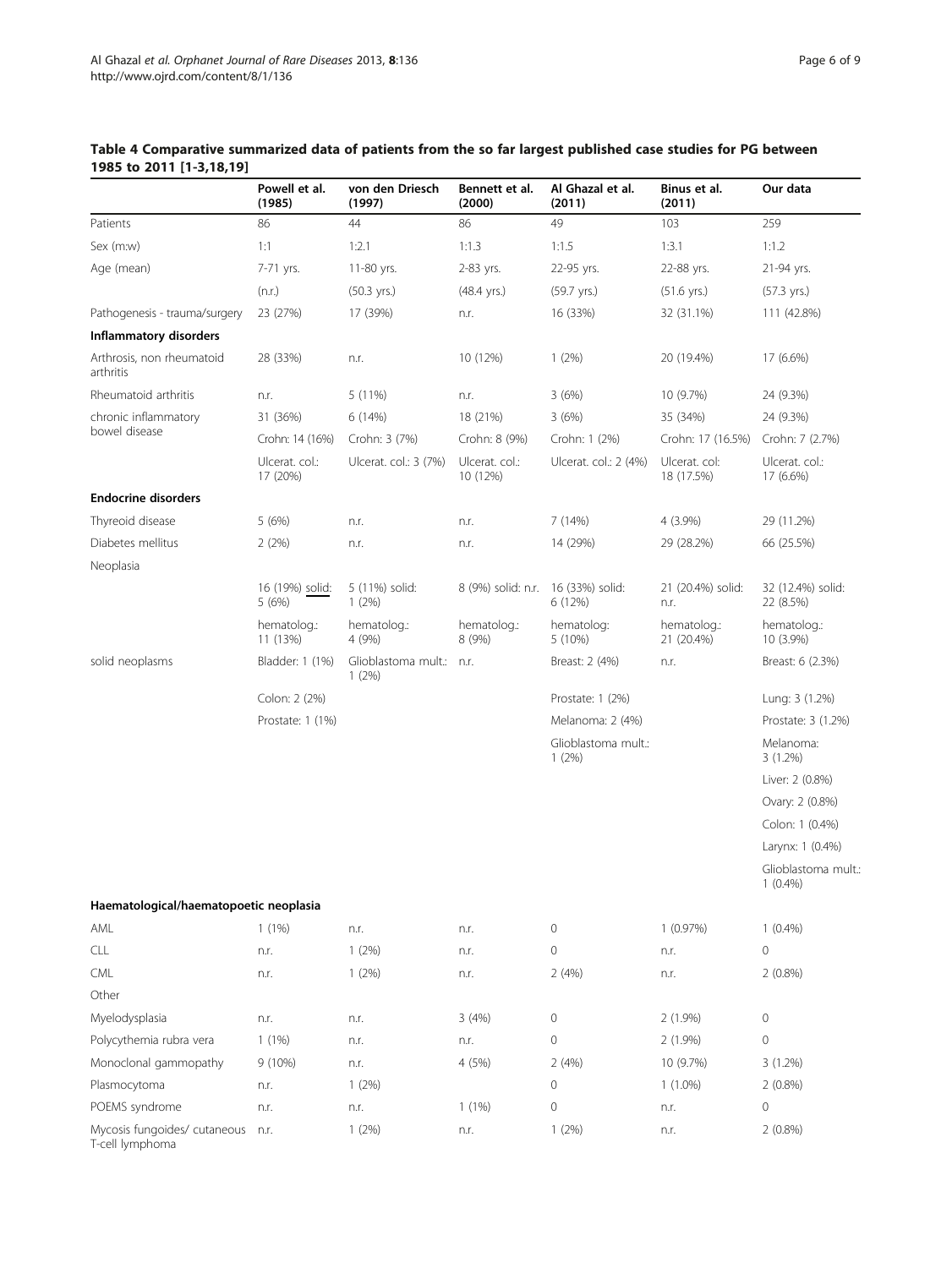|                                         | --   |      |      |           |  |
|-----------------------------------------|------|------|------|-----------|--|
| Hodgkin's lymphoma                      | n.r. | n.r. | n.r. | $(1.0\%)$ |  |
| Myelofibrosis                           | n.r. | n.r. | n.r. | $(1.0\%)$ |  |
| Large granular lymphocytic<br>leukaemia | n.r. | n.r. | n.r. | $(1.0\%)$ |  |
| other Non-Hodgkin's<br>lymphoma         | n.r. | n.r. | n.r. | $(1.0\%)$ |  |

Table 4 Comparative summarized data of patients from the so far largest published case studies for PG between 1985 to 2011 [[1-3](#page-7-0).18.19] (Continued)

 $n. r. = not reported$ 

In our own single center investigation in 2011 we retrospectively analyzed data from 49 patients with PG from our dermatologic wound care center. Our results showed that only 6% of patients had chronic inflammatory bowel disease, 22.4% patients had a malignancy, 18.4% had elevated creatinine levels and 42.8% had anemia. A potentially relevant aspect that has received little attention so far was an association with endocrine disease in 38.8% of patients. Moreover 28.6% of our patients had diabetes mellitus. Given that 32.6% of patients were obese, we considered a potential association with metabolic syndrome as a possible new risk factor for PG [\[19\]](#page-8-0).

The largest clinical trial to date was published by Binus et al. with 103 patients in 2011 [\[18\]](#page-8-0). Patient data were taken from the research patient data repository of a General Hospital in Massachusetts from 2000 to 2007 and retrospectively analyzed. In this study 34% of patients had an inflammatory bowel disease, 29.1% had arthritis, and 20.4% had a hematologic disorder, including monoclonal gammopathy of undetermined significance (MGUS, 9.7%) and hematologic malignancies (10.7%) like myelodysplastic syndrome, polycythemia vera, Hodgkin's lymphoma, myelofibrosis, acute myelocytic leukaemia, large granular lymphocytic leukemia, multiple myeloma, and other Non-Hodgkin's lymphoma. An underlying diabetes mellitus was found in 28.2% of all patients. Another 3.9% of all patients were diagnosed with chronic Hashimoto thyroiditis. Only 25.2% of the patients in this collective had none of the common comorbidities. The outcome of this study was an overall higher occurrence of associated illnesses in women (risk ratio = 1.2:1).

Another retrospective cohort study in 2012 by Langan et al. determined incidence, mortality of PG and the strength of the to date reported possible associations by analyzing a large, representative UK database [[6](#page-8-0)]. Patients with pyoderma gangrenosum and 3 separate groups of age-, sex-, and practice-matched controls of the general population, patients with rheumatoid arthritis (RA), and patients with inflammatory bowel disease (IBD) were included in the study. In all there were 313 people with a median age of 59 years. The risk of death in their results was three times higher than that for general population controls (adjusted hazard ratio (ahr) =  $3.03$ ,  $95\%$  CI 1.84-4.73, p < 0.001), 72% higher than that for IBD controls  $(\text{ahr} = 1.72, 95\% \text{ CI } 1.17 - 2.59, \text{ p} = 0.013)$ , with a borderline increase compared to RA controls (adjusted hazard ratio = 1.55, 95% CI 1.01-2.37,  $p = 0.045$ ). Disease associations were present in 33% of all participants: IBD,  $n = 67$ (20.2%); rheumatoid arthritis n = 39 (11.8%) and hematologic disorders,  $n = 13$  (3.9%). These results are consistent with our findings with regard to the underlying comorbidities even though the presence of IBD was less in our data.

In contrast to earlier studies, we found that only 9.3% of patients had chronic inflammatory bowel disease or rheumatoid arthritis (Table [4](#page-5-0)) [\[1-3](#page-7-0),[6](#page-8-0),[18](#page-8-0),[19](#page-8-0)]. The reasons for these differences are not clear. The advantage of a multicenter study however is that possible bias is likely less than in a single center study.

An important confirmation of previously published data was the association with hematologic neoplasia. In contrast to the results from Bolognia et al., who reported an association in up to 25% with neoplasms, 8.5% of our patients had an internal neoplasm and another 3.9% of the patients had a history of hematologic neoplasia, bringing the total to 12.4% of patients with potentially associated neoplasia [\[29\]](#page-8-0). As a new aspect we observed a potential association between endocrine diseases and PG. Diabetes mellitus, mostly type II, was found in 25.5% of patients and hypothyroidism in 6.9%. In this study 28.6% of patients had diabetes mellitus.

Our results also showed a potential association with elevated creatinine levels in 20.1% of the patients, and renal failure in 4.3% of our patients. Anemia was detected in 45.6% of patients (Table [2](#page-3-0)). This is another, as yet unpublished, possible cofactor in the pathogenesis of PG. The rates reported for diabetes mellitus vary between the different clinical studies. This may be the result of studies being performed in different countries, at different times and thus with different patient populations. Another factor is that in retrospective analyses only those data may be analyzed which were initially collected and reported. Until now association between PG and diabetes mellitus or metabolic syndrome has only been suggested by Binus et al. in 2011 and in our own study in 2012 [[18,19](#page-8-0)]. Because of methodical problems in a retrospective analysis it is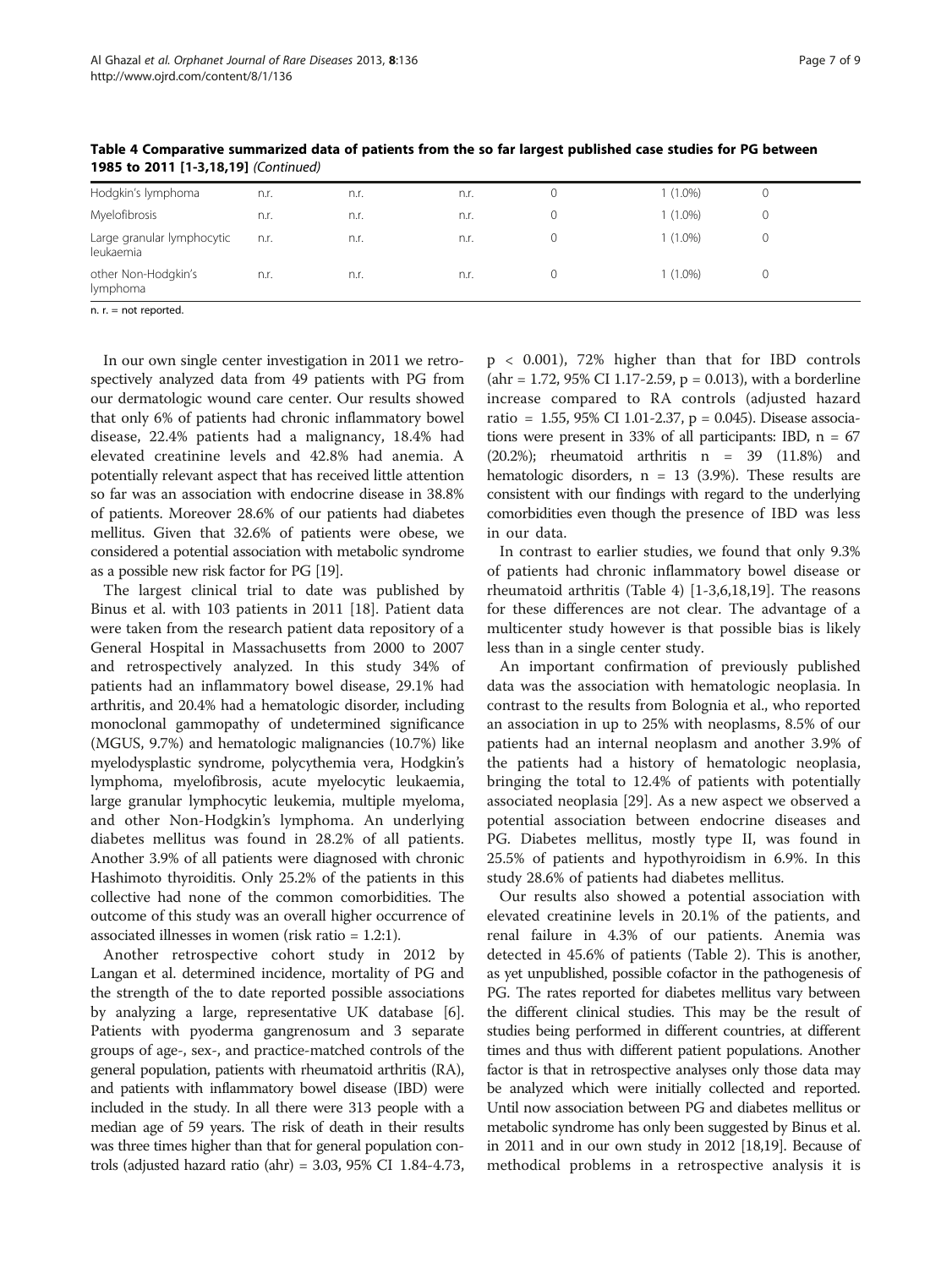<span id="page-7-0"></span>possible that there is a considerable underreporting and that the actual rates may be much higher.

#### Strengths and limitations

One limitation of this multicenter, retrospective study is the question whether the diagnosis of a PG was correct in each case, because up to now there exist no worldwide accepted and standardized diagnostic criteria. Therefore every investigator of this study is an expert in dermatology, worked in a leading position in a dermatologic wound care center and had long lasting experience in the diagnosis of immunologic skin ulcers, which may reduce these errors.

Nevertheless, selection bias cannot be fully excluded due to our recruitment limited exclusively to wound care centers in dermatologic departments. In Germany PG is an integral part of dermatologic diagnoses. Therefore, if a wound is suspected as a PG, nearly all patients - independent of wound size or other factors - are referred to a dermatologic wound care center. The participating wound care centers in this study do not represent all of Germany's wound care centers. However we consider the data to reflect a representative cross section of the PG population in Germany. The different number of reported patients from the several centers is based on methodological aspects and does not automatically correlate to total number of patients with PG treated in recent years in those centers. Another limitation is that for some patients the obtained medical history was incomplete. Therefore we can not exclude that at least some of the described associated comorbidities are the result of prior treatment of the PG. Moreover it is well known that a retrospective study based on a questionnaire can never include all relevant factors as well as a prospective investigation.

#### Conclusions

This study, with a total amount of 259 patients with PG, represents the one of the largest studies of potentially associated factors and comorbidities in PG worldwide. Our data demonstrate a possible association with endocrine disorders, in particular the metabolic syndrome, which should be taken into consideration in future diagnostic and therapeutic investigations and protocols. Even though current data on the relationship between wound healing disorders and metabolic syndrome are scant, further studies are desirable, especially on the relationship between serologic concentrations of inflammatory mediators such as adipokines and wound healing [\[30,31](#page-8-0)]. Furthermore we observed until now not described possible associations with anaemia and renal dysfunction. These new data can be the base for standardized guidelines for the diagnosis and treatment of patients with PG in the future.

#### Consent

Written informed consent was obtained from the patient for the publication of this report and any accompanying images.

#### **Abbreviations**

AGW: Working group for wound-healing (Arbeitsgemeinschaft Wundheilung); AHR: Adjusted hazard ratio; BMI: Body mass index; CI: Confidence interval; DDG: German dermatology society (Deutsche Dermatologische Gesellschaft); IBD: Inflammatory bowel disease; IL: Interleukin; IMID: Immune-mediated inflammatory disease; N. R: Not reported; PAPA: Pyogenic arthritis pyoderma gangrenosum and acne; PASH: Pyoderma gangrenosum acne and suppurative hidradenitis; PAPASH: Pyogenic arthritis pyoderma gangrenosum acne and hidradenitis suppurativa; PEST: Proline-rich glutamic acid-rich serine-rich and threonine-rich sequence; PG: Pyoderma gangrenosum; RA: Rheumatoid arthritis; TNF: Tumor necrosis factor; TRECID: TNF-α related chronic inflammatory diseases; VAS: Visual analogue scale.

#### Competing interests

The authors declare that they have no competing interests.

#### Authors' contributions

PA and JD made substantial contributions to conception and design, acquisition, statistical analysis and interpretation of data of this study and drafted the manuscript. KH, JS, AS, NPH, TG, HR, ER, SK, RR, JM, TH, JH, SE, UW, MZ, IS, BS, DD and JK have been sufficiently involved and participated in data acquisition, drafting the manuscript, interpretation of data and revising it critically for important intellectual content. All authors read the version to be published and have given final approval of the final manuscript to be published.

#### Author details

<sup>1</sup>Department of Dermatology and Allergy, Skin Cancer Center Hannover, Hannover Medical School, Hannover, Germany. <sup>2</sup>Institute for Health Services Research in Dermatology and Nursing, University of Hamburg, Hamburg, Germany. <sup>3</sup>Department of Dermatology, St. Barbara Clinics, Duisburg, Germany. <sup>4</sup>Department of Dermatology, University of Tuebingen, Tuebingen, Germany. <sup>5</sup>Department of Dermatology, Heinrich Heine University Duesseldorf, Germany. <sup>6</sup>Department of Dermatology, University of Muenster Muenster, Germany. <sup>7</sup> Praxis für Venen- und Hauterkrankungen, Jena, Germany. <sup>8</sup>Department of Dermatology, University of Bonn, Bonn, Germany.<br><sup>9</sup>Department of Dermatology, Begensburg University Hospital, Begensburg. <sup>9</sup> Department of Dermatology, Regensburg University Hospital, Regensburg, Germany. 10Department of Dermatology, Venereology and Allergology, University Hospital of Leipzig, Leipzig, Germany. <sup>11</sup>Department of Dermatology, General Hospital of Goerlitz, Goerlitz, Germany. <sup>12</sup>Department of Dermatology, General Hospital of Krefeld, Krefeld, Germany. 13Department of Dermatology and Allergology, University Hospital of Ulm, Ulm, Germany. <sup>14</sup>Department of Dermatology, University of Cologne, Cologne, Germany. <sup>15</sup>Hospital Dresden-Friedrichstadt, Academic Teaching Hospital of the Technical University of Dresden, Dresden, Germany. <sup>16</sup>Department of Dermatology and Allergology, Hospital of Bremen-Mitte, Bremen, Germany. <sup>17</sup>Department of Dermatology and Allergology,

Ludwig-Maximilians-University Munich, Munich, Germany. 18Departement of Dermatology, Vital Clinic, Alzenau, Germany. <sup>19</sup>Department of Dermatology, Hospital of Luedenscheid, Luedenscheid, Germany. <sup>20</sup>Department of Dermatology, Venereology and Allergology, University School of Medicine Essen-Duisburg, Hufelandstrasse 55, Essen 45122, Germany.

#### Received: 20 June 2013 Accepted: 30 August 2013 Published: 8 September 2013

#### References

- 1. von den Driesch P: Pyoderma gangrenosum: a report of 44 cases with follow up. Br J Dermatol 1997, 137(6):1000–1005.
- 2. Powell F, Schroeter A, Su W, Perry H: Pyoderma gangrenosum: a review of 86 patients. Q J Med 1985, 55:173-186.
- 3. Bennett M, Jackson J, Jorizzo J, Fleischer A, White W, Callen J: Pyoderma gangrenosum. A comparison of typical and atypical forms with an